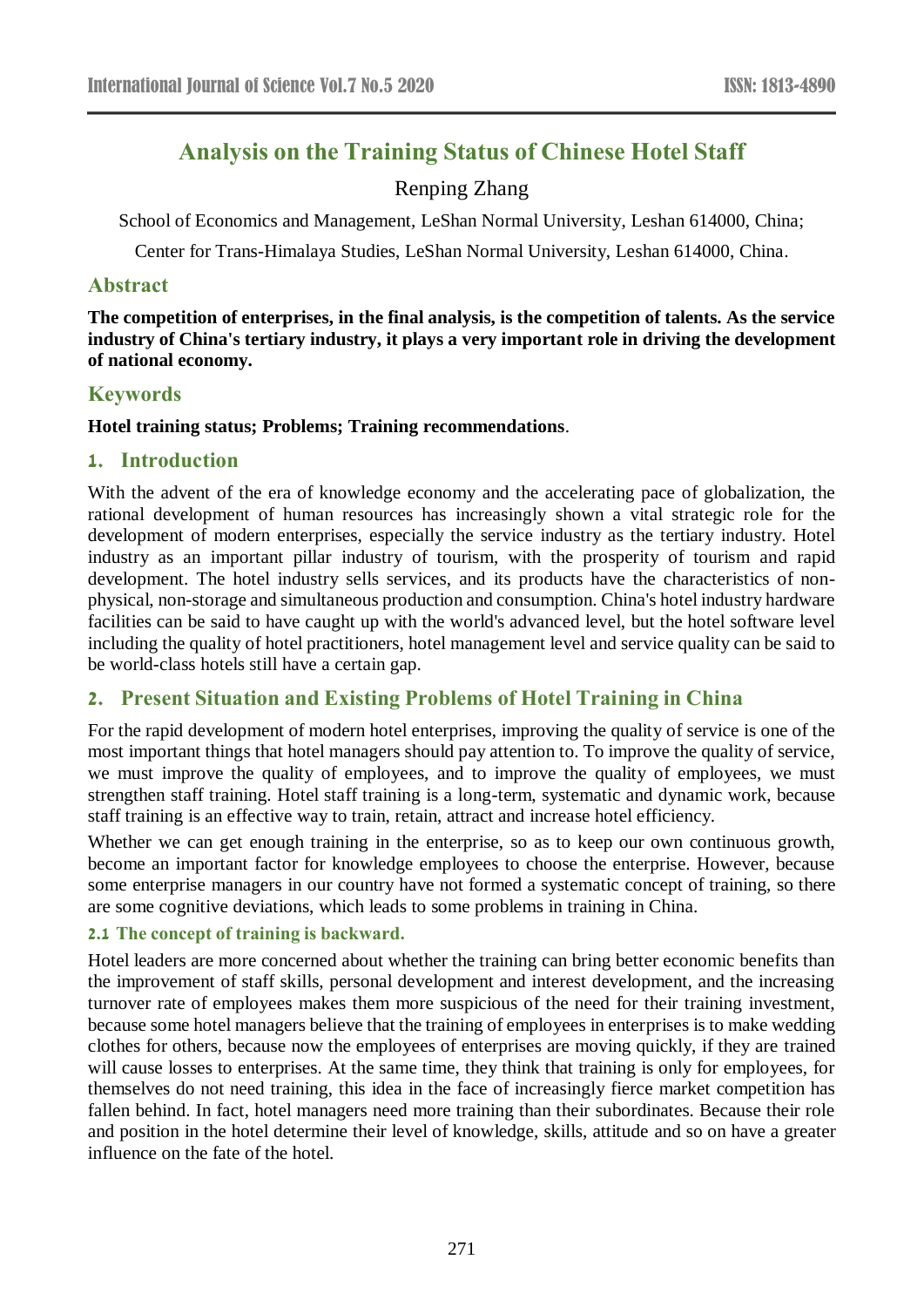#### **2.2 Not fully mobilize the enthusiasm of the staff.**

It is understood that most hotel staff training passive participation more, active participation in learning less, most employees are coping, the real desire to learn knowledge less, because of the lack of a reasonable and scientific evaluation and assessment system, hotel training does not have enough influence, and because of the lack of effective incentive mechanism, staff lack of learning pressure and motivation in training, so hotel needs and staff personal development requirements can not be well combined, so it is difficult to mobilize the enthusiasm of employees.

#### **2.3 Training costs are insufficient.**

The training investment of employees in Chinese enterprises is seriously insufficient. Taking stateowned enterprises as an example, more than 30% of enterprises only allocate a little education training fee symbolically, the per capita training cost is less than 10 yuan, and about 20% of enterprises' education and training expenses are between 10 and 30 yuan. Foreign training investment is part of the enterprise strategy, with special funds, the cost of training is 1% to 3% or more of operating income. Hotel Shangri La Santa Monica Group, for example, invests at least 2% of its employees' total salaries annually for training and development. According to a foreign statistics, enterprises invest \$1 in employee training, which can generate \$50 income, with an input-output ratio of 1:50. Of course, this refers to the comprehensive economic benefits that training ultimately produces. Training fees for most hotels in our country can be saved, only when the hotel opens or when there is a problem with the quality of service, and in the event of hotel funding constraints, the first reduction is training funds.

## **2.4 Lack of long-term effective human resource development training program.**

Hotel training is usually the responsibility of human resources department, many hotel training still stay in simple skills training, do not take into account the overall development of employees, and most hotels only train new employees and front-line staff, ignoring the training needs of senior management. At the beginning of the new staff into the hotel to explain the basic situation of the hotel, but there is little assessment; for the middle-level staff to conduct more appropriate business training, training evaluation is only for the training courses awarded knowledge and skills to assess, not deep into the behavior of employees, attitude changes and so on.

#### **2.5 The training method is not scientific.**

Most hotel staff training is carried out "teacher with apprentice ", new employees after entering the hotel with the old staff to learn, mainly to learn their operational skills at work, and then smoothly into the service site, as early as possible to play the ability to work independently. However, some hotels hesitate to place too much emphasis on the prompt and independent work of new employees, which is often assigned by the training department to the various departments, resulting in a tendency to rely on the on-site job training of the department, and also contributed to the unplanned phenomenon of job training and finally have to let the new employees follow the crowd, with the master, naturally understand that the role of training is not played at all.

# **3. Suggestions on the Rationality of the Present Situation of Hotel Training in China**

In order to keep the advantage of human resources in the fierce market competition at home and abroad, we must attach great importance to the use of new ideas and ways to train hotel staff. This is a fundamental strategic task related to the survival and development of hotels. Staff training and development is an important aspect of human resource development and management. From the point of view of hotel's own development needs, how to bring up talents consistent with corporate culture and values, how to avoid organizing staff to change jobs frequently and how to retain the backbone staff who have been trained for many years has become one of the core contents of hotel human resource management. How to carry out targeted training, motivate employees to participate in learning interest and transfer training knowledge to work efficiency and so on are the main managers need to consider.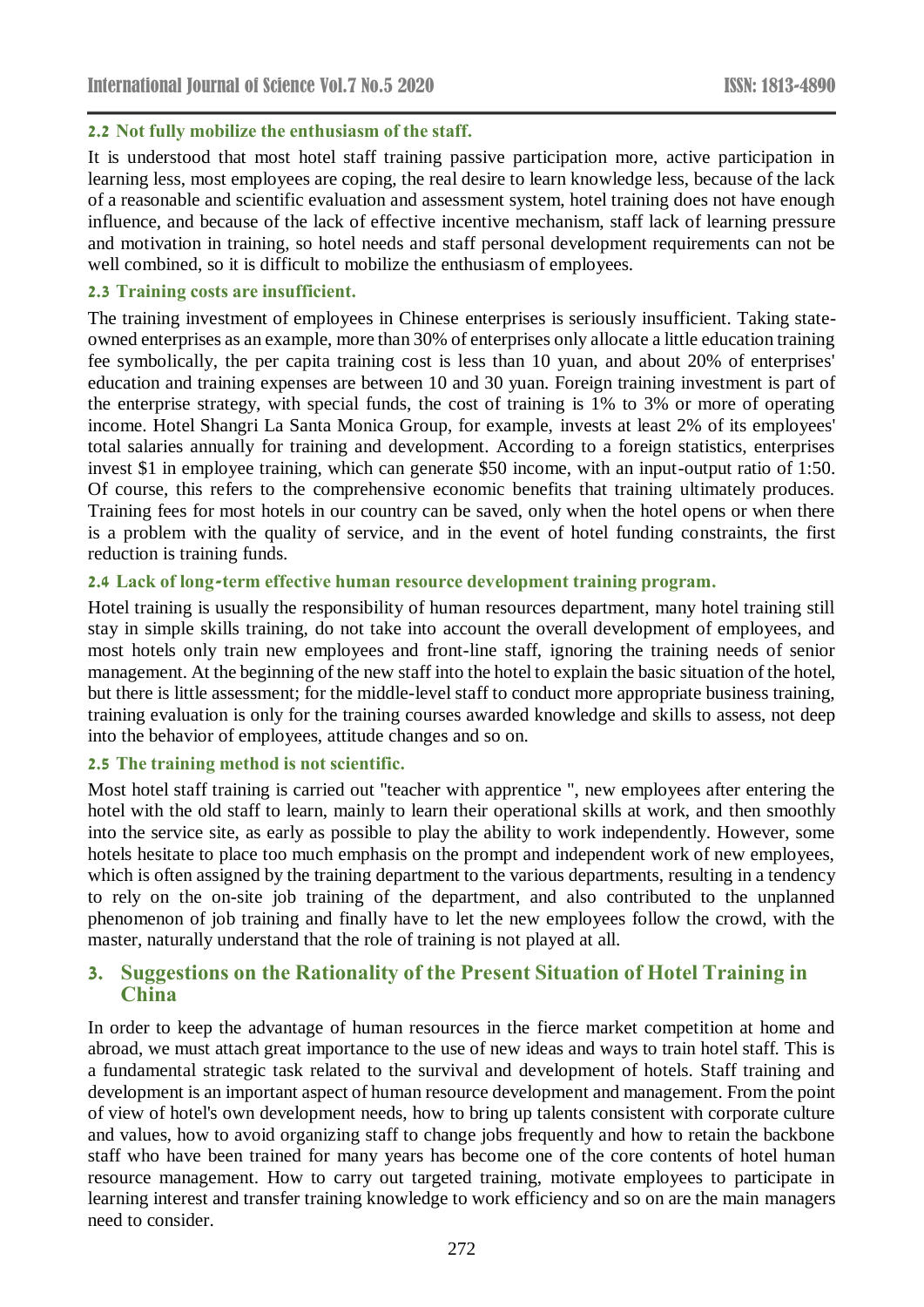#### **3.1 Change your mind.**

Hotels in new era should be fully aware of the importance of training. Effective training can not only reduce waste, improve the quality of employees, enhance corporate image, but also improve the main means of economic benefits of hotels. Training can reduce waste by 73%, according to the new york state hotel industry, according to the american hotel industry association, especially in departments such as housekeeping and catering. Some studies in the industry have found that untrained employees cause three times as many accidents as trained employees. Hotel managers should fully realize that training is the source of hotel survival and the lifeblood of development, hotels without learning enthusiasm and learning ability will be difficult to adapt to the situation of future competition, and the lack of innovative training will also be eliminated.

Change training is a waste of money idea. From the point of view of employees themselves, through systematic and gradual training, it can help employees to fully explore and exert their human resource potential and realize their own value to a greater extent, at the same time, it can improve their job satisfaction and enhance their sense of belonging and responsibility to hotel organizations. For hotels, a set of scientific and effective training system is an important factor for the hotel to be full of fresh vitality, through training can reduce costs, improve work efficiency and finally obtain better economic benefits. Through effective training can make the hotel and staff to achieve a win-win situation.

The president of rosen brussen, a us company, published a book called customer second, which has attracted wide attention in the tourism industry. he new idea of "employee first, customer second" in this book. All along, our hotel industry pursues the concept of "customer first, customer first ", which does not fully take into account the importance of employees. The managers of modern hotels should attach importance to employees, put employees in the core position of management, meet the basic needs of employees, set up employee-centered management ideas, constantly train and educate employees, stimulate their potential, train their abilities and improve their quality, so as to improve the quality of service and ultimately achieve the goal of enterprise development, because only satisfied employees will have satisfied customers.

Training methods from passive listening to active participation.

The former trainer or supervisor said above, the simple demonstration into staff participation, active interaction with trainers to enhance the actual ability of the staff to achieve the desired training results. The content of the training was changed from management decision to employee decision. That is to say, we should take the staff demand as the direction, combine the hotel development to make the training plan.

#### **3.2 Develop a scientific and standardized training system.**

Hotel training should be a full-staff training, from the general manager down to the front-line staff. The training target should include all departments of the hotel, all employees in each position, and should adopt appropriate training methods according to the actual situation when arranging the training. A reasonable and scientific training system includes the analysis of training needs, the formulation of training plans, the determination of training objects and training content, the arrangement of training time, the implementation of training, training assessment and other aspects.

Training needs can be analyzed from three levels: hotel, job and employee. At the overall development strategy level of the hotel, we should determine the training needs of the whole hotel to ensure that the training plan meets the overall development requirements of the hotel; the work level analysis, mainly analyzes the various abilities that employees must master to achieve the desired job performance, including job skills, management skills and interpersonal relationship training needs. The personal level analysis is to compare the employee's current work performance with the hotel's employee performance standard, to find the deficiency, and to prepare the training plan according to the above analysis.

The content of training from a single skills training to comprehensive training. Many hotels only simply train the staff's operational skills and the relevant job knowledge of the position, but also some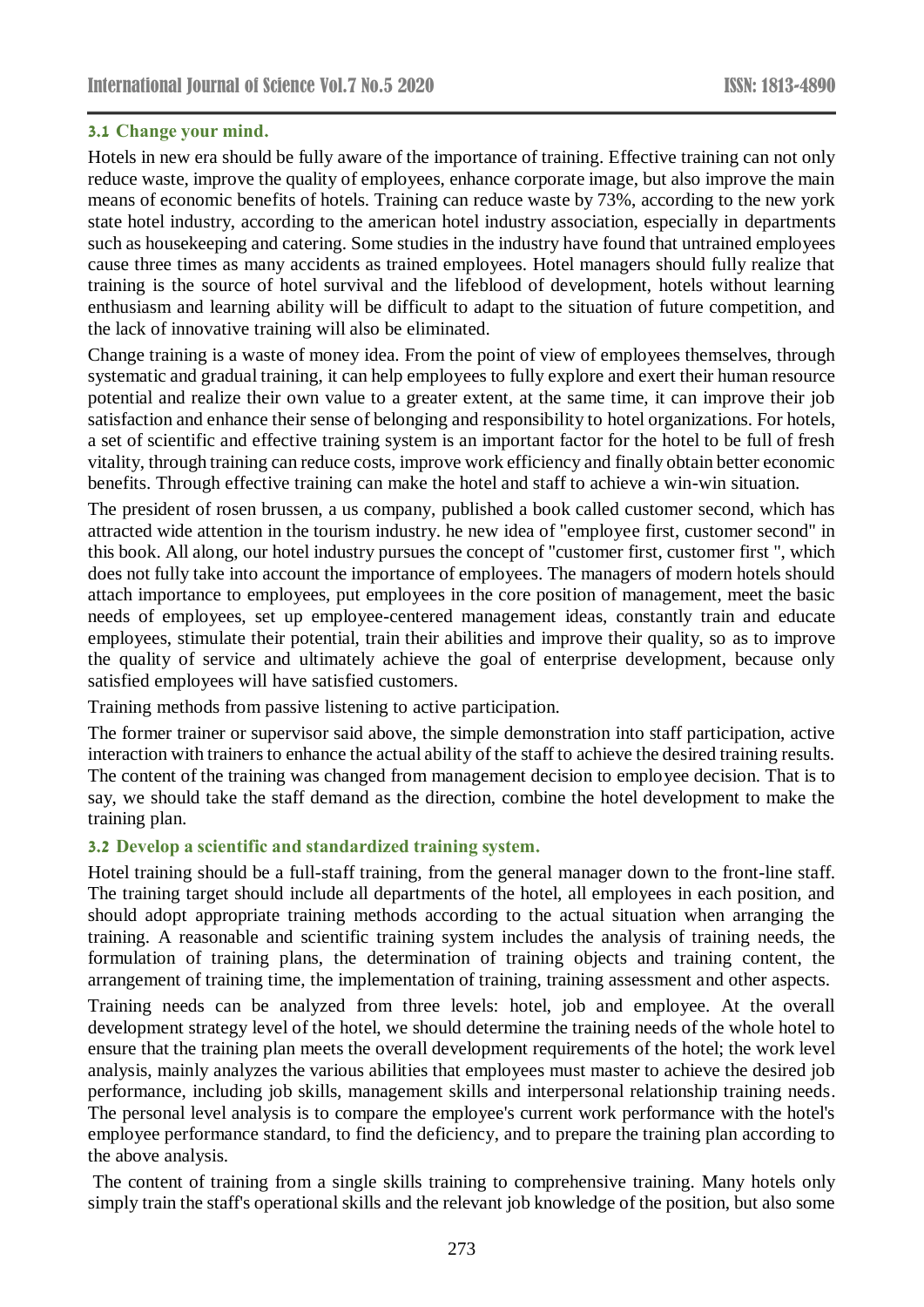hotels also train some simple hotel English, but also only daily greeting service terms, not deep into the more professional field. Modern hotel development requires all-talented staff, to master their own job skills to understand a variety of knowledge. For example, room attendants, in addition to the professional knowledge of room service to master service skills, but also must have more such as local tourist attractions scenic spots, shopping, catering, entertainment, communications, transportation and other related edge knowledge; such as restaurant attendants, if you can master some cooking allusions, food nutrition, food reasonable collocation and other knowledge, can better provide personalized services for guests. The hotel should pay attention to the detail specification of the staff, start from each service procedure, study the training subject with a positive and serious attitude, insight into the training needs of the staff, and persevere in doing this seemingly ordinary work.

The quality of teacher training should be improved. Many hotels are trained by in-house managers, and others hire out-of-site hotel trainers for training and lectures. Some large hotels will also organize hotel staff to visit and study more famous hotels in a year, and then come back to communicate with everyone. Hotels should continue to train the staff, often from the outside to hire some excellent trainers, can be college teachers, but also professional hotel trainers. A good hotel trainer should not only have deep professional knowledge, but also have rich practical operation skills, but also be able to track the development of hotels in the world in time, and integrate the latest service and management ideas and methods into the training process organically.

Strengthen the development and training of employees' mental health. According to a mental health survey of employees, with the increase of work pressure ,25% of employees have psychological problems, which not only affect the healthy growth of employees, but also reduce the enthusiasm of work, thus affecting the realization of organizational goals, so hotel managers should pay attention to the development of employees' mental health. More training and education for employees, enhance their self-confidence, improve their ability to cope with social pressure. Training is the core content of human resource development and the "top priority" of human resource management. The hotel can create a learning atmosphere among the hotel staff through various ways, advocate the idea of lifelong education, and advocate the individual to take the initiative to carry out self-development, dedication and love, and constantly improve their own quality.

#### **3.3 Establish a trinity incentive system.**

during the training process, the hotel needs to appoint a special person to follow the whole process of the training to ensure that every link of the training is in place; at the same time, the training effect is temporarily checked to ensure that the staff participating in the training can concentrate on the training.

Evaluation an interactive assessment after the training. The so-called interactive evaluation refers to the combination of employee participation in the assessment of training projects, the evaluation of training projects by employees and the evaluation of whether the training projects achieve the desired objectives by trainers. This method can arouse the enthusiasm of all parties and feedback the information to the hotel, so that the hotel can improve the training system and better train the staff.

Use training results as a basis for staff promotion and rewards. Combine the training and assessment results, reward the staff properly, and take the results of the training as one of the year-end evaluation contents to stimulate the positive attitude of the staff. To the year-end appraisal achievement outstanding employee gives the position promotion or the material reward. Therefore, the hotel should establish a training, assessment, reward trinity incentive system.

#### **4. Conclusion**

In order to develop the hotel, we must strengthen the development of human resources. The key to the development is to train the staff in all directions, so that it can bring fresh and practical impetus to the development of the hotel while improving its own skill level, and make the hotel in a strong position in the social development. Summing up the business experience of some more successful hotel enterprises, it is not difficult to find that the most important one is the human factor, that is, the